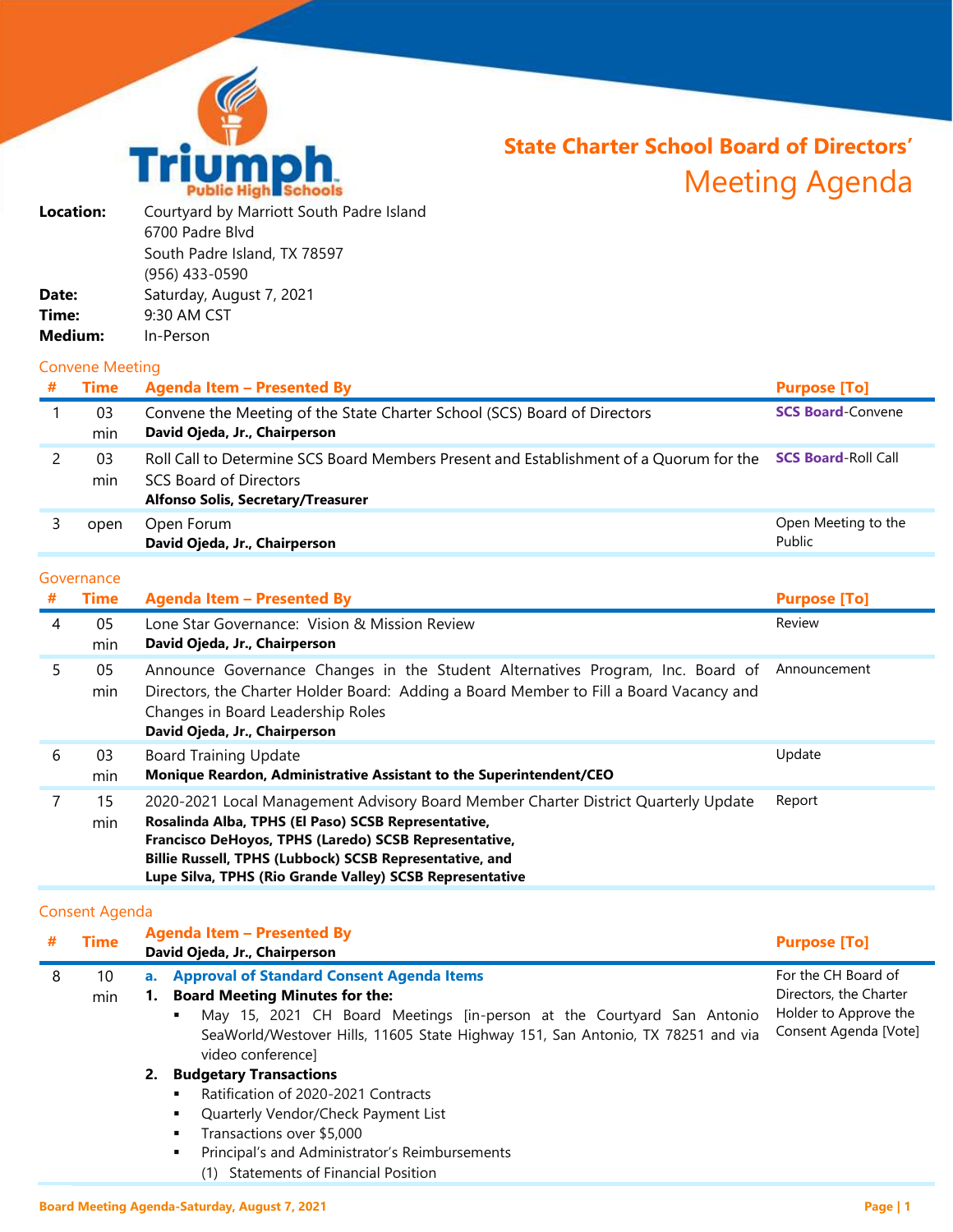- (2) Statements of Activities
- (3) Verification of Overtime Payments to Non-Exempt TPHS Charter Division Employees
- Review and Approval of Confirmation of Submission IRS 941 Payments
- **b. Approval of Board Finance Committee Consent Agenda Items**
- **1. 2020-2021 End of Year Budget Amendments for:**
	- Triumph Public High Schools (El Paso)
	- Triumph Public High Schools (Laredo)
	- Triumph Public High Schools (Lubbock)
	- Triumph Public High Schools (Rio Grande Valley),
- **2. Plan to Increase the Voluntary District Contribution from the prior year (2020-2021) amount of \$712.00/mon., to up to \$788.00/mon. for the 2021-2022 School Year per Active TRS Member to Help Employees Pay for Health Coverage [a Difference of up to \$76.00/mon.] for:**
	- **Triumph Public High Schools (El Paso)**
	- **Triumph Public High Schools (Laredo)**
	- Triumph Public High Schools (Lubbock)
	- Triumph Public High Schools (Rio Grande Valley),
- **3. 2021-2022 TPHS Employee Pay Plan for:**
	- Triumph Public High Schools (El Paso)
	- Triumph Public High Schools (Laredo)
	- Triumph Public High Schools (Lubbock)
	- Triumph Public High Schools (Rio Grande Valley)
	- Triumph Public High Schools (Central Offices)

## **4. 2021-2022 School Year Budgets for:**

- Triumph Public High Schools (El Paso)
- Triumph Public High Schools (Laredo)
- Triumph Public High Schools (Lubbock)
- Triumph Public High Schools (Rio Grande Valley),
- **5. Engagement Letter for Garza/Gonzalez & Associates to Perform Financial Audit Service for September 1, 2020 through August 31, 2021 for Student Alternatives Program, Inc. and Triumph Public High Schools with the Charter Division Covering the Full Cost of the Audit**

### **c. Approval of Charter Program Consent Agenda Items**

- **1. 2021-2022 Parent Involvement Policy and Concurrent Parent Compact for:**
	- Triumph Public High Schools (El Paso)
	- **Triumph Public High Schools (Laredo)**
	- Triumph Public High Schools (Lubbock)
	- Triumph Public High Schools (Rio Grande Valley)
- **2. 2021-2022 Texas Education Data Standards Section 4 - Description of Codes - Course Listing for:**
	- **Triumph Public High Schools (El Paso)**
	- Triumph Public High Schools (Laredo)
	- Triumph Public High Schools (Lubbock)
	- Triumph Public High Schools (Rio Grande Valley)
- **3. 2021-2022 Partnership Agreement Between Triumph Public High Schools (El Paso) and El Paso Independent School District Career and Technology Program to Offer Dual Enrollment Career and Technology Courses**
- **4. 2021-2022 Partnership Agreement Between Triumph Public High Schools (El Paso) and El Paso Community College to Offer Dual Credit Courses**
- **5. 2021-2022 Partnership Agreement Between Triumph Public High Schools (Laredo) and Laredo College to Offer College Prep Courses**
- **6. 2021-2022 Partnership Agreement Between Triumph Public High Schools (Lubbock) and South Plains College to Offer Dual Credit Courses**
- **7. 2021-2022 Partnership Agreement Between Triumph Public High Schools (Lubbock) and South Plains College to Offer College Prep Courses**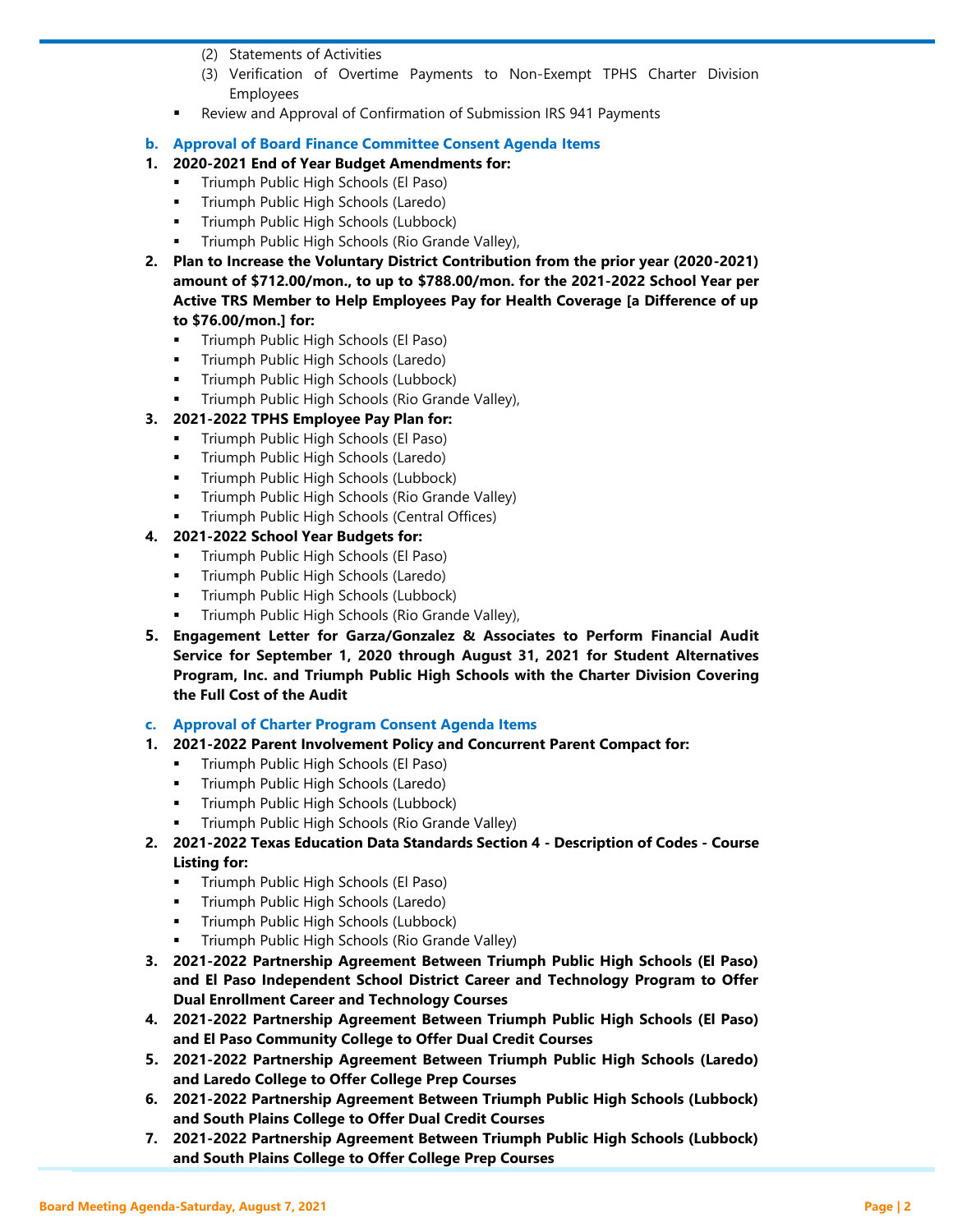- **8. 2021-2022 Partnership Agreement Between Triumph Public High Schools (Rio Grande Valley) and South Texas College to Offer Dual Credit Courses**
- **9. 2021-2022 Partnership Agreement Between Triumph Public High Schools (Rio Grande Valley) and Texas Southmost College to Offer Dual Credit Courses**
- **10. 2021-2022 Partnership Between Triumph Public High Schools (Rio Grande Valley-McAllen) and Rio Grande Valley Institutions of Higher Education College Prep Mathematics and English Language Arts Courses**

## Charter Program-Student Outcomes

| #  | <b>Time</b>                  | <b>Agenda Item - Presented By</b>                                                                                                                                                                                                                                                                                                                                                                                                                                          | <b>Purpose [To]</b>                                                                                                            |
|----|------------------------------|----------------------------------------------------------------------------------------------------------------------------------------------------------------------------------------------------------------------------------------------------------------------------------------------------------------------------------------------------------------------------------------------------------------------------------------------------------------------------|--------------------------------------------------------------------------------------------------------------------------------|
| 9  | 15<br>min                    | Requirement of the School Board to Review and Update if Necessary, Previously Adopted<br>Plans that Achieve Goals in College, Career, and Military Readiness (CCMR) as per HB3<br>(TEC), Sections 11.185 and 11.186 for:<br>Triumph Public High Schools-El Paso West<br>Triumph Public High Schools-Laredo South<br>٠<br>Triumph Public High Schools-Lubbock<br>٠<br>Triumph Public High Schools (Rio Grande Valley)<br>٠<br>M. Scott Carothers, Instructional Officer     | <b>SCS Board-Review,</b><br>Discuss and<br>Recommend Approval<br>to the CH Board of<br>Directors, the Charter<br>Holder [Vote] |
| 10 | 15<br>min                    | 2020-2021 Special Education and Bilingual/English as a Second Language Program<br>Evaluations per Charter District and Charter Campus to Establish 2021-2022 Student Needs<br>and Initiatives for:<br>Triumph Public High Schools-El Paso West<br>٠<br>Triumph Public High Schools-Laredo South<br>$\blacksquare$<br>Triumph Public High Schools-Lubbock<br>٠<br>Triumph Public High Schools (Rio Grande Valley)<br>Dr. Norma Jean Hernandez, Special Programs Coordinator | Inform                                                                                                                         |
|    | <b>Finance and Budget</b>    |                                                                                                                                                                                                                                                                                                                                                                                                                                                                            |                                                                                                                                |
| #  | <b>Time</b>                  | <b>Agenda Item - Presented By</b>                                                                                                                                                                                                                                                                                                                                                                                                                                          | <b>Purpose [To]</b>                                                                                                            |
| 11 | 10<br>min                    | Board Overview of American Rescue Plan (ARP) Act, Elementary and Secondary School<br>Emergency Relief (ESSER III) Grant Funds for:<br>Triumph Public High Schools (El Paso)<br>٠<br>Triumph Public High Schools (Laredo)<br>$\blacksquare$<br>Triumph Public High Schools (Lubbock)<br>$\blacksquare$<br>Triumph Public High Schools (Rio Grande Valley)<br><b>Monica Lugo, Accounting &amp; Budget Coordinator</b>                                                        | Inform                                                                                                                         |
|    | <b>Policy and Procedures</b> |                                                                                                                                                                                                                                                                                                                                                                                                                                                                            |                                                                                                                                |
| #  | <b>Time</b>                  | <b>Agenda Item - Presented By</b>                                                                                                                                                                                                                                                                                                                                                                                                                                          | <b>Purpose [To]</b>                                                                                                            |
| 12 | 10<br>min                    | 2021-2022 Updated Student/Parent Handbook for:<br>Triumph Public High Schools (El Paso)<br>$\blacksquare$<br>Triumph Public High Schools (Laredo)<br>٠<br>Triumph Public High Schools (Lubbock)<br>$\blacksquare$<br>Triumph Public High Schools (Rio Grande Valley)<br>٠<br>Frances Berrones-Johnson, Superintendent/CEO                                                                                                                                                  | <b>SCS Board-Review,</b><br>Discuss and<br>Recommend Approval<br>to the CH Board of<br>Directors, the Charter<br>Holder [Vote] |
| 13 | 10<br>min                    | Policy Group 2 - Instruction: Accelerated Instruction - Unsatisfactory Performance on<br>Assessment Instruments<br><b>Frances Berrones-Johnson, Superintendent/CEO</b>                                                                                                                                                                                                                                                                                                     | <b>SCS Board-Review,</b><br>Discuss and<br>Recommend Approval                                                                  |

| 14 | 15  | School Law: Legislative Updates   |
|----|-----|-----------------------------------|
|    | min | Joseph Hoffer, Legal Counsel SLHA |

to the CH Board of Directors, the Charter Holder [Vote]

Inform